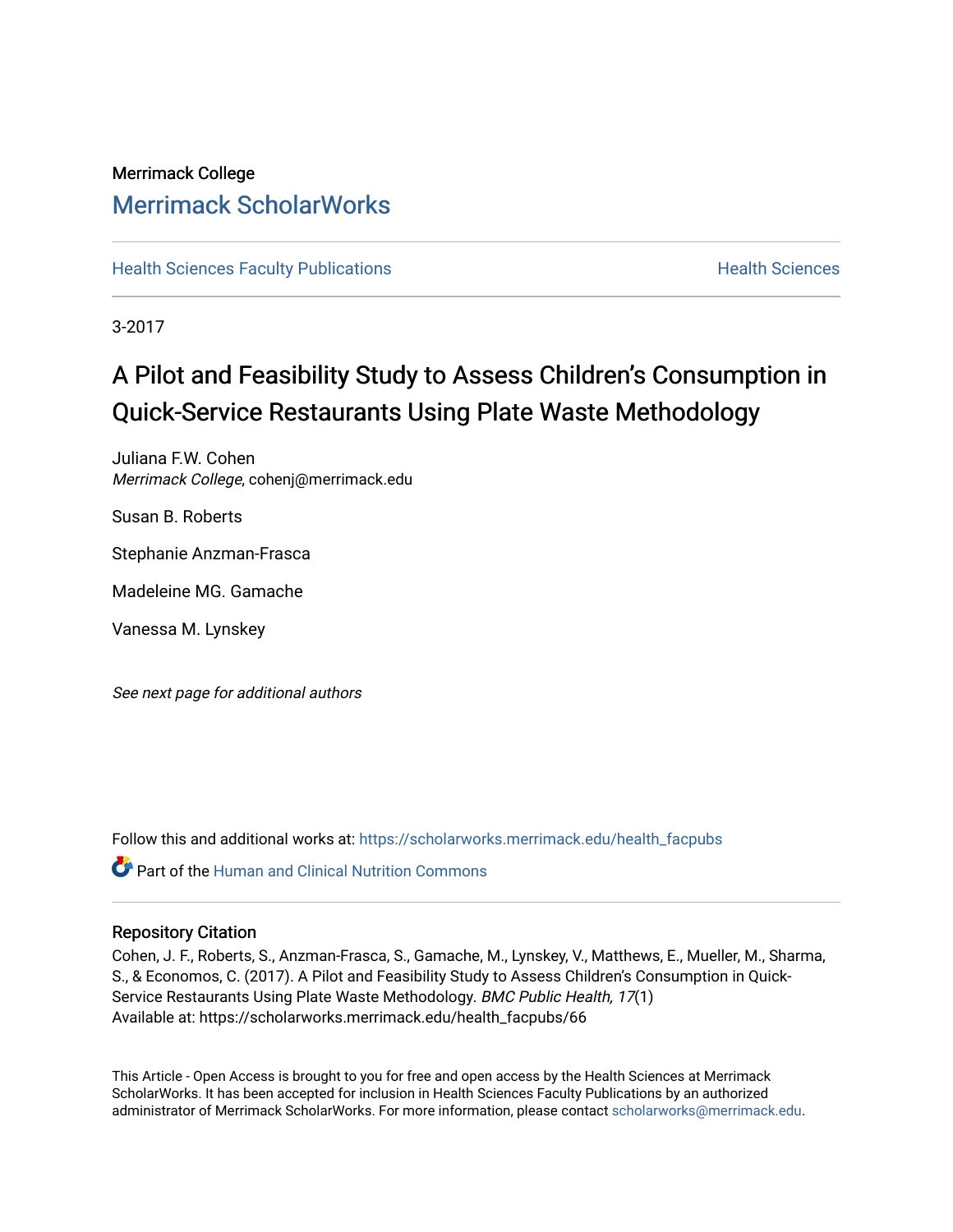## Authors

Juliana F.W. Cohen, Susan B. Roberts, Stephanie Anzman-Frasca, Madeleine MG. Gamache, Vanessa M. Lynskey, Emilia Matthews, Megan P. Mueller, Shanti Sharma, and Christina D. Economos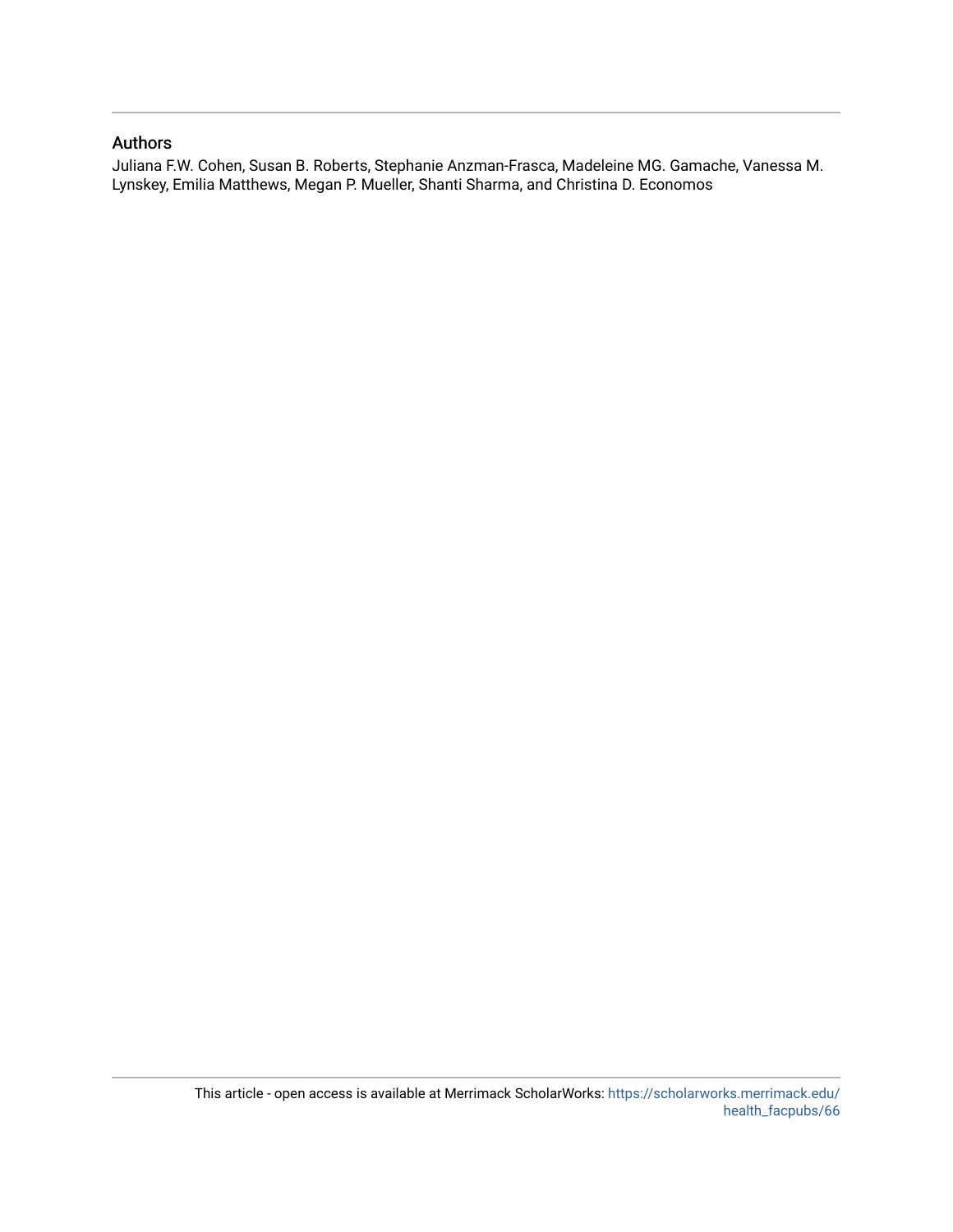## **RESEARCH ARTICLE Example 2014 12:30 The Contract of Contract ACCESS**



# A pilot and feasibility study to assess children's consumption in quick-service restaurants using plate waste methodology

Juliana F. W. Cohen<sup>1,2\*</sup>, Susan B. Roberts<sup>3</sup>, Stephanie Anzman-Frasca<sup>4</sup>, Madeleine M. G. Gamache<sup>3</sup> , Vanessa M. Lynskey<sup>5</sup>, Emilia Matthews<sup>5</sup>, Megan P. Mueller<sup>6</sup>, Shanti Sharma<sup>5</sup> and Christina D. Economos<sup>5</sup>

## Abstract

Background: Children regularly consume foods from quick-service restaurants (QSR), but little is known about the foods that children order, the calories and nutrients consumed, the accuracy of stated calorie information, or the ability to assess food orders and consumption in QSRs. This study evaluated the feasibility of plate waste collection in QSRs and examined children's orders and consumption of meals from the standard and children's menus. Additional aims were to examine if the meals ordered met healthier standards for children's menu items and determine the accuracy of the QSR-stated energy content of foods.

Methods: Fifteen QSRs, two malls, and 116 eligible parents were approached to participate in the study in 2015. Among the families recruited, children's meal orders and consumption were analyzed using plate waste methodology, and a subsample of foods was analyzed using bomb calorimetry in 2015.

**Results:** Two individual QSRs and one mall food court with two QSRs agreed to participate, and  $n = 50$  participants (parents with children between the ages of 5-10 years) were recruited. Children consumed on average 519 calories, 5.7 g saturated fat, 957 mg sodium, 3.7 g fiber, and 22.7 g sugar. Children ordered and consumed significantly fewer calories and less sodium and sugar with meals ordered exclusively from the children's menu compared with the standard menu. Overall there were no significant differences between the measured and stated energy contents of the QSR foods.

**Conclusions:** Conducting plate waste research in QSRs is feasible and there is concordance with stated calorie information. Consuming foods exclusively from the children's menu may help limit overconsumption in QSRs.

Keywords: Quick-service restaurants, Child diet, Plate-waste, Bomb calorimetry, Dietary assessment, Fast food, Feasibility

#### Background

In the United States, approximately 33% of children consume food items (i.e., entrees, beverages, desserts, and sides [including condiments]; herein referred to as "foods") from quick-service restaurants (QSRs) on any given day, making QSR foods the second-largest source of calories in children's diets [[1](#page-9-0)–[4\]](#page-9-0). Some research suggests a positive association between QSR consumption and body mass index (BMI) among children and

Full list of author information is available at the end of the article

adolescents [\[5](#page-9-0)–[8\]](#page-9-0), possibly due to consumption of more calories, saturated fat, sugar, and sugar-sweetened beverages (SSBs) and fewer fruits and vegetables when QSRs foods are eaten [\[3, 9\]](#page-9-0).

Research is needed to better understand the calorie and nutrient content of foods ordered and consumed by children in QSRs, and whether differences in consumption exist when children order from the standard versus children's menu. An important limitation of existing studies on QSR consumption is the use of self-reported data, such as 24-hour recalls, which rely on a child's or caregiver's memory [\[2](#page-9-0)–[4, 9\]](#page-9-0). It is currently unknown if collecting plate waste data, a gold standard for evaluating consumption, is feasible in QSRs. Additionally, plate



© The Author(s). 2017 **Open Access** This article is distributed under the terms of the Creative Commons Attribution 4.0 International License [\(http://creativecommons.org/licenses/by/4.0/](http://creativecommons.org/licenses/by/4.0/)), which permits unrestricted use, distribution, and reproduction in any medium, provided you give appropriate credit to the original author(s) and the source, provide a link to the Creative Commons license, and indicate if changes were made. The Creative Commons Public Domain Dedication waiver [\(http://creativecommons.org/publicdomain/zero/1.0/](http://creativecommons.org/publicdomain/zero/1.0/)) applies to the data made available in this article, unless otherwise stated.

<sup>\*</sup> Correspondence: [Cohenj@merrimack.edu](mailto:Cohenj@merrimack.edu) <sup>1</sup>

<sup>&</sup>lt;sup>1</sup>Department of Health Sciences, Merrimack College, 315 Turnpike Street, North Andover, MA 01845, USA

<sup>&</sup>lt;sup>2</sup>Department of Nutrition, Harvard T.H. Chan School of Public Health, Boston, MA, USA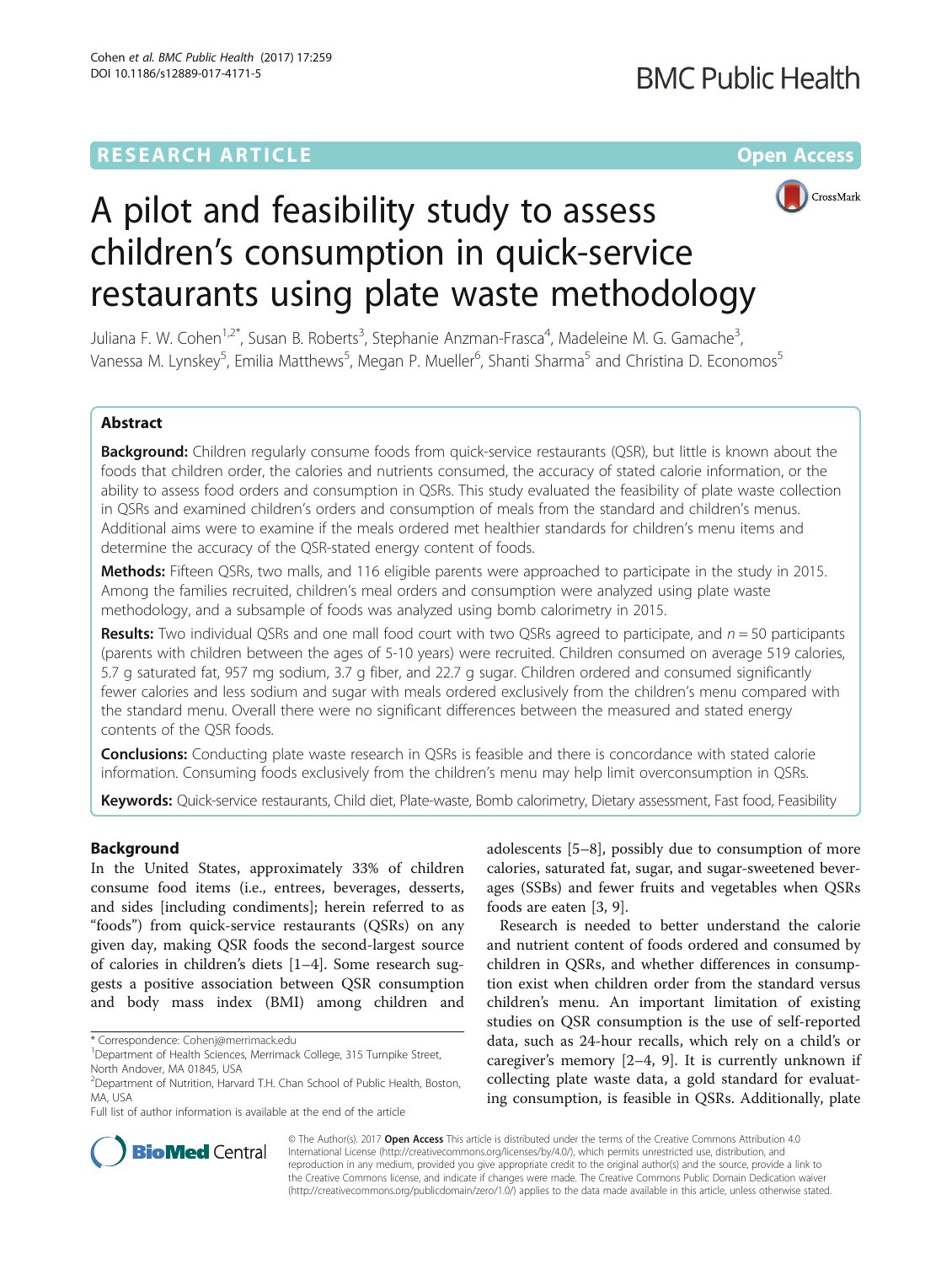waste methodology relies on nutrition information from QSRs to determine calories ordered and consumed; however, a limited number of studies have examined the accuracy of the calorie information. Previous studies have focused only on standard menus, not children's menus, and the results have been mixed [[10](#page-9-0)–[12](#page-9-0)].

Given these gaps in knowledge, this pilot and feasibility study aimed to: (1) determine the feasibility of collecting plate waste in QSRs; and (2) examine children's selection and consumption of QSR foods to evaluate calories and nutrients consumed and differences when ordering foods from the standard versus children's menu. Secondary aims were to: (1) examine children's selection of meals compared with nutrition standards for QSRs; and (2) evaluate the accuracy of QSR-stated energy content of a subsample of foods.

#### Methods

A pilot and feasibility study was conducted by ChildObesity180 at the Friedman School of Nutrition Science and Policy at Tufts University, with data collection taking place at two large national restaurant chains. Stand-alone QSRs  $(n = 15)$  and malls with food courts  $(n = 2)$  containing the selected QSRs were approached to participate. Locations were based on proximity to the Greater Boston area, with an emphasis on socioeconomically diverse settings. Two stand-alone QSRs (both from the same QSR chain ["QSR Chain 1"]) and one mall with two QSRs in the food court (QSR Chain 1 and a second chain ["QSR Chain 2"]) agreed to participate (hereafter referred to as "QSRs"). This study was approved by the Tufts University Institutional Review Board.

#### Participants

Participants were parents or legal guardians (herein referred to as "parents") who were at least 18 years old and purchasing food for a child between the ages of 5- 10 years for onsite consumption. A total of  $n = 55$  parents were recruited (47% of the eligible parents approached). Written informed consent was not required, but research assistants explained all relevant study information to participants and provided them with a participant information document.

#### Recruitment and plate waste methodology

Data were collected on 10 weekend days over three months (January through March 2015), between 11 am and 8 pm. All adults with a child in the restaurant were approached at one of two time points: (1) while waiting in line to order but after finalizing their meal selections (to minimize influencing meal choices); or (2) immediately after placing their order. After confirming eligibility, recruited participants provided their sales receipt. Additionally, at the end of the meal, participants

provided any leftover foods from the child's meal. If more than one child with the parent met the age criterion, the child with the closest birthday to the date of data collection was chosen to ensure random selection. At OSR locations with self-serve soda fountains  $(n = 2)$ , the child's drink cup was weighed after ice was placed in it and after the drink was poured. Food sharing was discouraged, but if sharing did occur, participants reported the amount shared at the end of the meal.

At the end of the meal, parents provided all remaining foods and containers/wrappers (including condiment packets) from the child's meal. Additionally, parents described all of the foods ordered for the child, including the size and any modifications to the menu items, and completed a survey which included demographic information for both the parent and child. If a parent wanted to bring remaining foods home, leftovers were weighed on site  $(n = 12 \text{ food items})$ . Otherwise, foods were brought back to the lab in sealed bags for weighing. Foods were weighed in grams using food scales (OXO 1130800, OXO Company).

Two samples of every food ordered by the participants were purchased to obtain pre-consumption weights (for fountain sodas, the weights of the ice and drink were replicated). Consumption was calculated using the formula:

| Average preweight of the food [based on 2 samples]-Postweight of the food | $\times 100$ |
|---------------------------------------------------------------------------|--------------|
| Average preweight of the food [based on 2 samples]                        |              |

For shared items, parents were asked to estimate the percent or quantify the number of an item consumed by the child (e.g., ten fries); when a number was provided, this quantity from the pre-weight sample was weighed to estimate the post-consumption weight. The percentage consumed calculated for each food item was multiplied by the stated nutrient contents available on the QSRs' websites to determine nutrients consumed for that food item. Nutrients consumed for each food item (i.e., entrée, beverage, side, condiments, and dessert) were summed to determine the overall nutrients consumed by the child.

The nutrients from the meals were compared with the National Restaurant Association's Kids LiveWell standards for children's meals which require at least two healthy components (fruit, vegetable, whole grain, lean protein, and/or lower-fat dairy [1% or skim]) and include limits for calories (≤600 kcal), total fat (≤ 35% of calories) saturated fats ( $\leq 10\%$  of calories), trans fat ( $\leq 0.5$  g), sodium ( $\leq$  770 mg), and sugar ( $\leq$  35% of calories) [\[13\]](#page-9-0).

#### Bomb calorimetry methodology

Bomb calorimetry was used to evaluate the accuracy of the QSR-stated energy content of foods, with methods based on those previously reported [[10, 11\]](#page-9-0). Twenty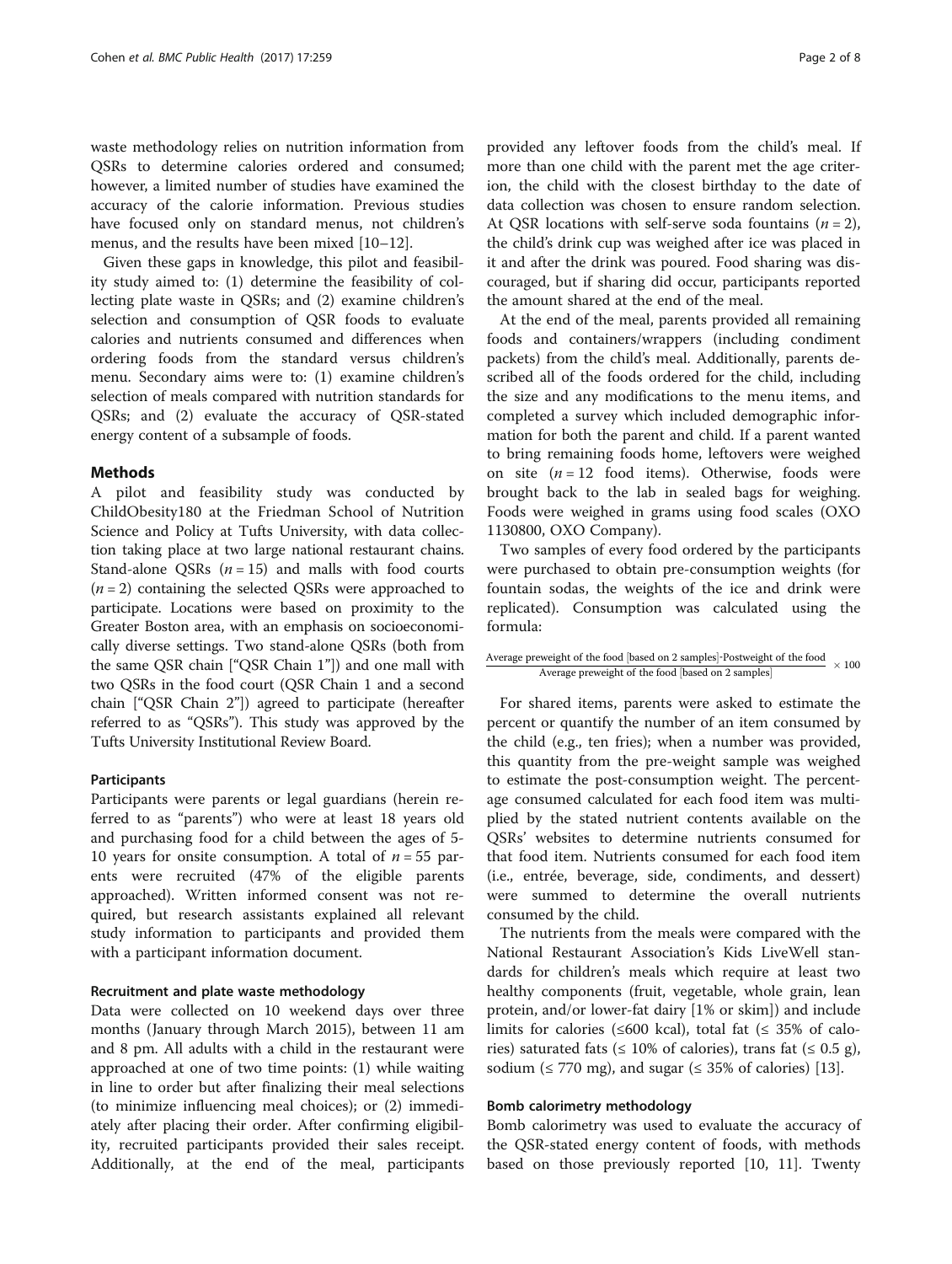unique foods were randomly selected from foods ordered by participants ( $n = 10$  foods from QSR Chain 1 and  $n = 10$  foods QSR Chain 2) for energy content analyses using a bomb calorimeter, which is typically accurate to a mean (SD) of -1.9% (0.3%) [\[10](#page-9-0)]. Only entrées, side dishes, beverages, and desserts were analyzed; condiments were analyzed only if they were included as part of a meal (e.g., a hamburger with ketchup). Food samples were placed in sealed bags and frozen. Preconsumption samples (two samples of each food combined) were analyzed to assess the accuracy of the QSRstated energy content of the foods, and in secondary analyses, the corresponding post-consumption samples were analyzed to evaluate the accuracy of plate waste methodology in QSRs. After weighing, samples were blended to a homogenous consistency, freeze-dried (Virtis Benchmark 1000 Lyophilizer, Virtis Co, Gardiner, NY), ground into a fine powder, and pressed into pellets of approximately 1 g each. Gross energy was determined using an Isoperibol Bomb Calorimeter (Parr model 1261, Parr Instrument Co, Moline, IL), with benzoic acid (Benzoic Acid 1 g pellets, Parr Instrument Co, Moline, IL) used as the standard for calibration. Total energy content for each food sample was determined by multiplying the total weight from the dried foods by the mean heat of combustion from the samples (accounting for duplicate samples where applicable).

Because bomb calorimetry determines the gross energy content of foods, while the stated energy is a metabolizable energy estimation (i.e., the gross energy adjusted for obligatory energy losses in urine and feces), QSR-stated energy was converted to gross energy equivalents using the formula: gross energy = (fat [in grams])  $\times$  $9.4$ ) + (protein [in grams])  $\times$  5.65) + (total carbohydrate  $\{in \; \text{grams} \} \times 4.15$  [\[10, 14\]](#page-9-0).

Of the 20 pre-consumption samples, three were later excluded. One was determined to be a non-caloric diet beverage. Two other beverage samples were served by employees at QSRs that did not have a self-serve soda fountain and contained substantial levels of ice (but the exact quantity was unknown) while the QSR-stated energy information was for a beverage without ice. Therefore  $n =$ 17 pre-consumption samples were analyzed. Seven corresponding post-consumption food items were also analyzed.

#### Analyses

Descriptive statistics were used to examine QSR recruitment and participant characteristics. T-tests were used to determine differences in the calories, total fat, percent of calories from total fat, saturated fat, percent of calories from saturated fat, *trans* fat, sodium, fiber, sugar, and percent of calories from sugar for the foods ordered and consumed from the standard versus children's menu. Child age and sex were not significant confounders when examining selection or consumption and therefore were not controlled for in analyses. Comparisons of the QSR-stated energy values with those determined using bomb calorimetry techniques were conducted using paired t-tests. Analyses were performed in 2015 using SAS statistical software (version 9.4, SAS Institute Inc).

#### Results

#### Recruitment feasibility

Of the 15 stand-alone QSRs approached, two agreed to participate (13% participation rate); of the 2 malls approached, one agreed to participate (50% participation rate). Reasons cited by QSR/mall managers for nonparticipation were company policies to not participate in research ( $n = 14$ ), concerns regarding negative portrayals of QSR foods in research  $(n = 1)$ , and disruptions to customers ( $n = 1$ ). Of  $n = 116$  eligible parents approached,  $n = 116$ = 55 were recruited (47% recruitment rate). A total of  $n$ = 54 adults with children who were approached were not eligible to participate (32%), the primary reason being plans to consume foods offsite (35%); other reasons included a child not meeting the age requirements (24%) or the adult not being a parent/legal guardian (11%).

Among the  $n = 55$  recruited parents,  $n = 5$  had children who were consuming snacks only (determined by the parent survey) and were excluded from analyses. Table 1

|                                         | <b>Table 1</b> Characteristics of participating parents and their |  |  |
|-----------------------------------------|-------------------------------------------------------------------|--|--|
| children ( $n = 50$ parent-child dyads) |                                                                   |  |  |

| Child Characteristics         |                  |
|-------------------------------|------------------|
|                               | Mean (range)     |
| Age (yrs)                     | $7.6$ (5.0-10.7) |
|                               | $\%$             |
| Female                        | 52               |
| Race/ethnicity                |                  |
| Asian                         | 12               |
| Black                         | $\overline{4}$   |
| Hispanic                      | 12               |
| White                         | 48               |
| More than one race            | 22               |
| <b>Parent Characteristics</b> |                  |
|                               | %                |
| Female                        | 60               |
| Parent Education              |                  |
| No college degree             | 28               |
| College or graduate degree    | 72               |
| Frequency of eating at QSRs   |                  |
| > Once a month                | 24               |
| Once a month                  | 14               |
| A few times per year          | 62               |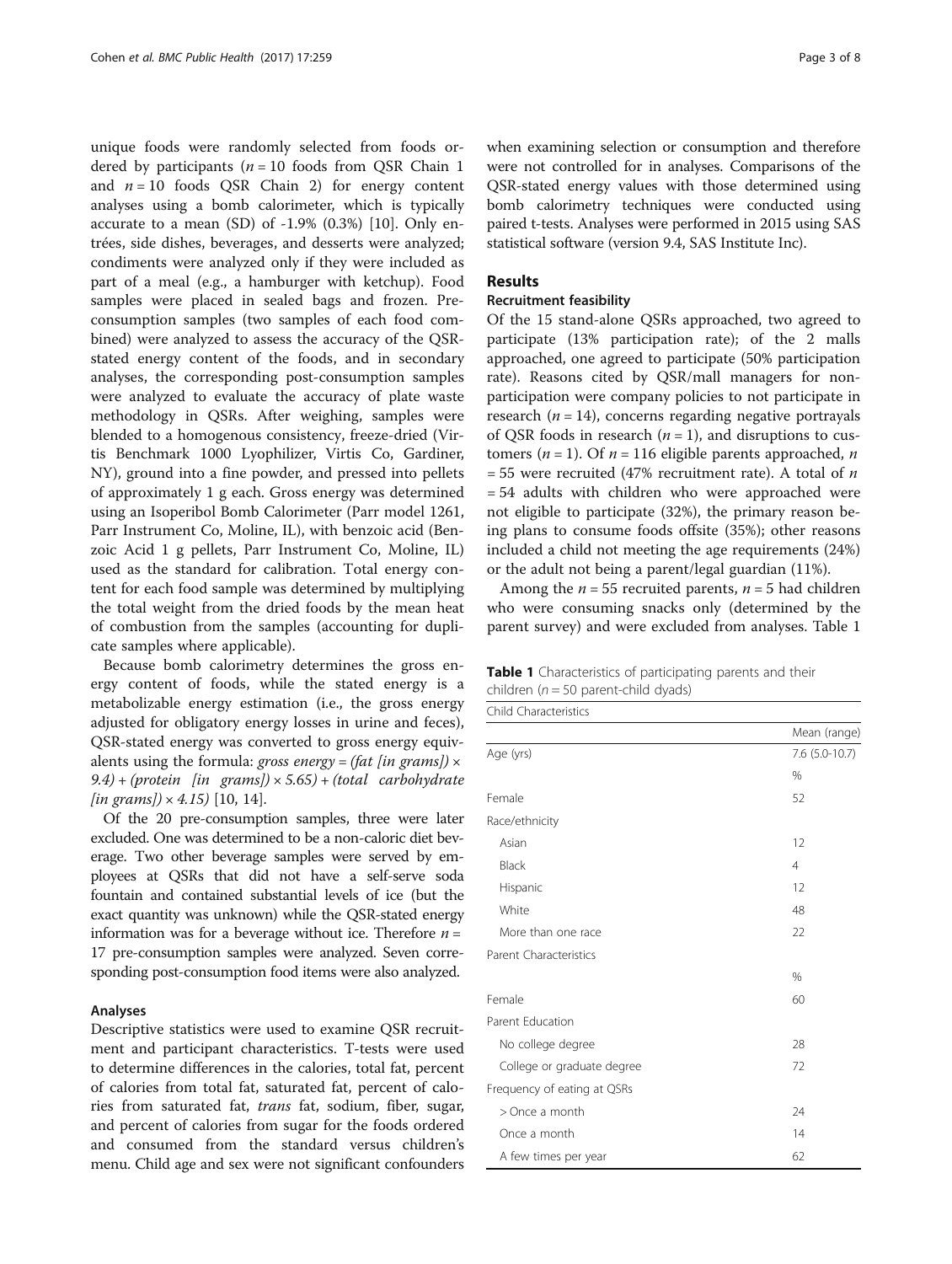summarizes the characteristics of the  $n = 50$  participating parents and their children who consumed a meal in the QSRs. Overall, 60% of the participating parents were female, and 72% of the parents had at least a college education. The average age of the participating parent's child was 7.6 years  $(SD = 1.6;$  Range 5.0-10.7 years). Approximately half of the children were White (48%), 22% were multi-racial, 12% were Hispanic, 12% were Asian, and 4% were Black.

The majority of participants  $(n = 30; 55%)$  were recruited between 12:45 pm-2 pm. Data collection was substantially more efficient in the mall food court; on average, approximately two participants were recruited per hour in the mall food court QSRs compared with only one participant recruited every other hour in the stand-alone QSRs.

#### Foods ordered

Overall, the total food ordered (i.e., entrées, sides, drinks, condiments, and additional desserts if applicable) for the children had on average 708 calories, 27 g of total fat, 7.3 g of saturated fat, and 0.25 g of trans fat (Table [2\)](#page-6-0). Total orders also contained on average 1212 mg of sodium, 4.9 g of fiber, and 37.7 g of sugar. Entrées and sides accounted for the majority of total fat, saturated fat, *trans* fat, sodium, and fiber in the meal, while beverages and desserts, such as ice cream and shakes, were the primary sources of sugar. Only 12% of children ( $n = 6$ ) had orders that included a dessert, with half of these meals ordered from the standard  $(n = 3)$ menu and half ordered from the children's menu ( $n = 3$ ).

The majority of meals  $(n = 32; 64%)$  were from the standard menu; there were no significant differences in the likelihood of selecting from the standard versus the children's menu based on the child's age. Desserts were not part of the children's menus, but were sometimes ordered in addition to a meal. Meals ordered exclusively from the children's menu (excluding dessert) contained significantly fewer calories, total fat, sodium, sugar, and fiber compared with meals ordered from the standard menu without dessert. When dessert was added to a children's menu order, calories, total fat, and sugar were similar to meals ordered from the standard menu with a dessert; sodium and fiber remained significantly lower. Two out of 50 meals ordered (both from the children's menu) met the nutrition standards against which meals were compared; this represented 11% of orders from the children's menu and 4% of total orders.

#### Foods consumed

On average 84.2% (SD 20.5) of entrées, 66.8% (SD 34.4) of beverages, 65.1% (SD 32.2) of sides, and 88.7% (SD 27.3) of desserts were consumed. This translated to children consuming on average 519 calories, 20.2 g of total fat, 5.7 g of saturated fat, and 0.2 g trans fat (Table [3](#page-7-0)). Additionally, children consumed on average 957 mg of sodium, 3.7 g of fiber, and 22.7 g of sugar. Nearly a quarter of the children (24%) consumed over 600 calories, the maximum level for the Kids LiveWell program standards (Additional file [1:](#page-9-0) Figure S1). There were no significant differences by age in nutrients consumed. Compared with the standard menu, children with meals from the children's menu consumed significantly fewer calories and less sodium and fiber when desserts were excluded (and still less sodium and fiber when including desserts).

#### Bomb calorimetry

Table [4](#page-8-0) presents the measured energy calculated using bomb calorimetry compared with the QSR-stated energy for  $n = 17$  pre-consumption food items. In the overall sample, there were no significant differences between the stated and measured energy contents of the foods. Only two foods (12%) contained over 100 kcal/portion more than the stated energy contents.

In QSR Chain 1, eight out of nine foods (89%) had measured energy contents at least 10 kcal/portion lower than the stated energy contents, and one food (11%) had a negligible difference between the measured and stated energy content (a difference within ±10 kcal/portion). The measured energy contents averaged 49 kcal/portion less than the stated energy contents (389 kcal/portion vs. 438 kcal/portion, respectively;  $p = 0.007$ ) in QSR Chain 1.

In QSR Chain 2, three out of eight foods (38%) had measured energy contents higher than the stated energy content (at least 10 kcal/portion higher than stated), while three foods (38%) had measured energy contents lower than the stated energy contents (at least 10 kcal/ portion lower than stated). Two foods (25%) had negligible differences between the measured and stated energy contents (a difference within ±10 kcal/portion). The average difference between the measured and stated energy content was 2 kcal/portion (376 kcal/portion measured vs. 374 kcal/portion stated;  $p = 0.95$ ).

Calorie consumption calculated from plate waste measurements was compared with the percent consumed assessed using bomb calorimetry among a subsample of post-consumption foods that were not fully consumed  $(n = 7)$ . There were no substantial differences between the two measures (differences were less than 10%).

#### **Discussion**

This pilot study showed that collecting plate waste measurements in QSRs was feasible.

Overall, the majority of children ordered meals from the standard menu rather than the children's menu, and few of these meals met designated nutrition standards.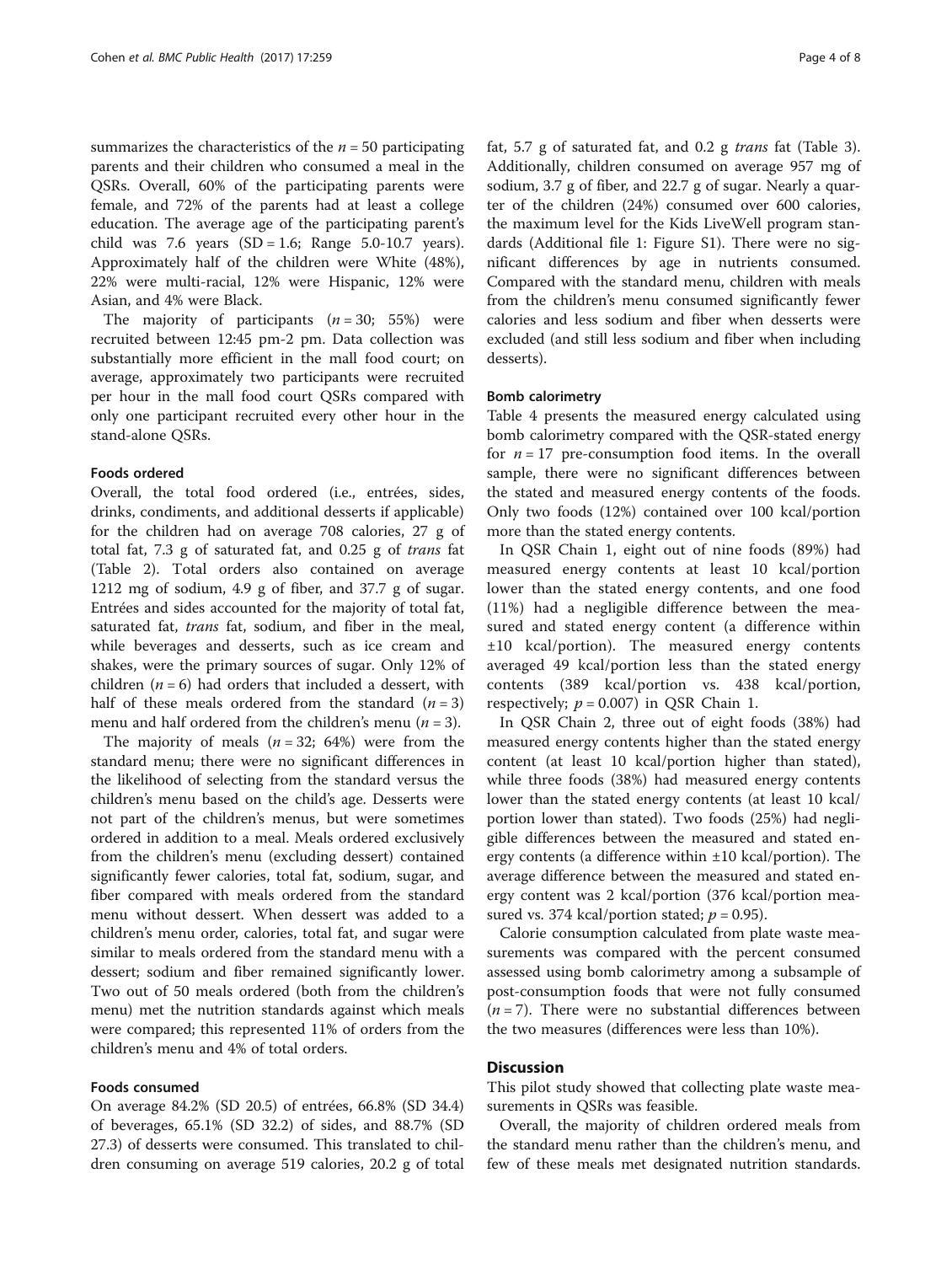<span id="page-6-0"></span>

|                                           | (kcal [range])                              | (g [range])<br>$Fat \pm SD$                       | Mean Calories ± SD Mean Total Mean % of Calories from<br>Total Fat ± SD<br>(% [range])                                                                                                                                                                                                                                                                                                                                          | Mean Saturated<br>(g [range])<br>$Fat \pm SD$ | Mean % of Calories from Mean Trans<br>Saturated Fat ± SD<br>(% [range]) | (g [range])<br>$Part \pm SD$       | Sodium $\pm$ SD<br>(mg [range])<br>Mean | (g [range]) (g [range])<br>Fiber $\pm$ SD<br>Mean | $Sugar \pm SD$<br>Mean            | Mean % of Calories<br>from Sugar ± SD<br>(% [range]) |
|-------------------------------------------|---------------------------------------------|---------------------------------------------------|---------------------------------------------------------------------------------------------------------------------------------------------------------------------------------------------------------------------------------------------------------------------------------------------------------------------------------------------------------------------------------------------------------------------------------|-----------------------------------------------|-------------------------------------------------------------------------|------------------------------------|-----------------------------------------|---------------------------------------------------|-----------------------------------|------------------------------------------------------|
| All Meals $(n = 50)$                      |                                             |                                                   |                                                                                                                                                                                                                                                                                                                                                                                                                                 |                                               |                                                                         |                                    |                                         |                                                   |                                   |                                                      |
| Excluding dessert <sup>c</sup> 665 ± 258  | $(190 - 1270)$                              | $25.6 \pm 14.4$<br>$(5.0 - 59.0)$                 | $33.3 \pm 10.1$<br>$(9.6 - 52.1)$                                                                                                                                                                                                                                                                                                                                                                                               | $(1.5 - 17.5)$<br>$6.5 \pm 3.7$               | $(2.9 - 18.3)$<br>$8.7 \pm 3.3$                                         | $0.23 \pm 0.40$<br>$(0.00 - 2.00)$ | $1183 + 608$<br>$(360 - 3630)$          | $(1.0 - 10.0)$<br>$4.8 \pm 2.4$                   | $32.5 \pm 22.2$<br>$(0.0 - 79.0)$ | $19.3 \pm 14.0$<br>$(0.0 - 56.2)$                    |
| Including dessert <sup>c</sup> 708 ± 254  | $(300 - 1270)$                              | $27.0 \pm 14.3$<br>$(5.0 - 59.0)$                 | $32.9 \pm 9.4$<br>$(9.6 - 48.3)$                                                                                                                                                                                                                                                                                                                                                                                                | $(1.5 - 19.5)$<br>$7.3 \pm 4.3$               | $(2.9 - 18.3)$<br>$9.1 \pm 3.7$                                         | $0.25 \pm 0.41$<br>$(0.00 - 2.00)$ | $1212 \pm 603$<br>$(385 - 3630)$        | $(1.0 - 10.0)$<br>$4.9 \pm 2.4$                   | $37.7 \pm 23.6$<br>$(0.0 - 90.0)$ | $21.8 \pm 13.5$<br>$(0.0 - 56.2)$                    |
|                                           | Meals from the Children's Menu ( $n = 18$ ) |                                                   |                                                                                                                                                                                                                                                                                                                                                                                                                                 |                                               |                                                                         |                                    |                                         |                                                   |                                   |                                                      |
| Excluding dessert <sup>c</sup> 553* ± 182 | $(190 - 885)$                               | $(11.0 - 38.3)$<br>$22.6 \pm 8.5$                 | $36.8* + 6.0$<br>$(24.6 - 52.1)$                                                                                                                                                                                                                                                                                                                                                                                                | $(2.0 - 12.0)$<br>$5.5 \pm 2.6$               | $(5.5 - 12.2)$<br>$8.8 \pm 2.3$                                         | $0.21 \pm 0.28$<br>$(0.00 - 0.67)$ | $(360 - 1575)$<br>$876* + 323$          | $3.8* + 1.6$<br>$(2.0 - 7.0)$                     | $25.3* \pm 12.2$<br>$(0 - 42.3)$  | $17.5 \pm 9.5$<br>$(0-35.2)$                         |
| Including dessert <sup>c</sup> 633 ± 232  | $(300 - 1140)$                              | $25.0 \pm 10.1$<br>$(11.0 - 46.0)$                | $(24.6 - 42.6)$<br>$35.1 \pm 4.2$                                                                                                                                                                                                                                                                                                                                                                                               | $(2.0 - 19.5)$<br>$7.1 \pm 4.5$               | $(5.5 - 16.6)$<br>$9.6 \pm 3.2$                                         | $0.27 \pm 0.33$<br>$(0.00 - 0.67)$ | $929* + 362$<br>$(385 - 1925)$          | $3.9* \pm 1.5$<br>$(2.0 - 7.0)$                   | $35.8 \pm 22.9$<br>$(6.0 - 90.0)$ | $22.0 \pm 9.5$<br>$(5.7 - 40.0)$                     |
|                                           | Meals from the Standard Menu ( $n = 32$ )   |                                                   |                                                                                                                                                                                                                                                                                                                                                                                                                                 |                                               |                                                                         |                                    |                                         |                                                   |                                   |                                                      |
| Excluding dessert <sup>c</sup> 728 ± 275  | $(310 - 1270)$                              | $27.2 \pm 16.7$<br>$(5.0 - 59.0)$                 | $31.3 \pm 11.4$<br>(9.6-48.3)                                                                                                                                                                                                                                                                                                                                                                                                   | $(1.5 - 17.5)$<br>$7.0 \pm 4.1$               | $(2.9 - 18.3)$<br>$8.6 \pm 3.8$                                         | $0.23 \pm 0.46$<br>$(0 - 2.00)$    | $1355 \pm 665$<br>$(470 - 3630)$        | $(1.0 - 10.0)$<br>$5.4 \pm 2.6$                   | $36.5 \pm 25.5$<br>$(0-79.0)$     | $20.4 \pm 16$<br>$(0-56.2)$                          |
| Including dessert <sup>c</sup> 750 ± 260  | $(310 - 1270)$                              | $28.1 \pm 16.2$ $31.6 \pm 11.2$<br>$(5.0 - 59.0)$ | $(9.6 - 48.3)$                                                                                                                                                                                                                                                                                                                                                                                                                  | $(1.5 - 17.5)$<br>$7.5 \pm 4.3$               | $(2.9 - 18.3)$<br>$8.8 \pm 4.0$                                         | $0.23 \pm 0.46$<br>$(0-2.00)$      | $1371 \pm 655$<br>$(470 - 3630)$        | $(1.0 - 10.0)$<br>$5.5 \pm 2.6$                   | $38.8 \pm 24.3$<br>$(0.0 - 79.0)$ | $21.7 \pm 15.4$<br>$(0.0 - 56.2)$                    |
| using t-tests                             |                                             |                                                   | Significantly different (p < 0.05) compared with meals ordered from the standard menu (e.g., a meal from the children's menu excluding dessert compared with a meal from the standard menu excluding dessert).<br>b Menu type refers to meals ordered from a children's menu or a standard menu (a.k.a. "adult" or "core" menu)<br>a Nutrition information for the meals include the entrée, beverage, and side dishes combined |                                               | $\ddot{\phantom{a}}$                                                    |                                    |                                         |                                                   |                                   |                                                      |

Menu type refers to meals ordered from a children's menu or a standard menu (a.k.a. "adult" or "core" menu)

 $^{\circ}$  Desserts included cookies, ice cream, and shakes;  $n = 6$  meals included dessert ( $n = 3$  with meals from the children's menu and  $n = 3$  with meals from the standard menu)

Table 2 Average nutrient information for children's meals <sup>a</sup> ordered by menu type<sup>b</sup> in quick-service restaurants

Table 2 Average nutrient information for children's meals <sup>a</sup> ordered by menu type<sup>b</sup> in quick-service restaurants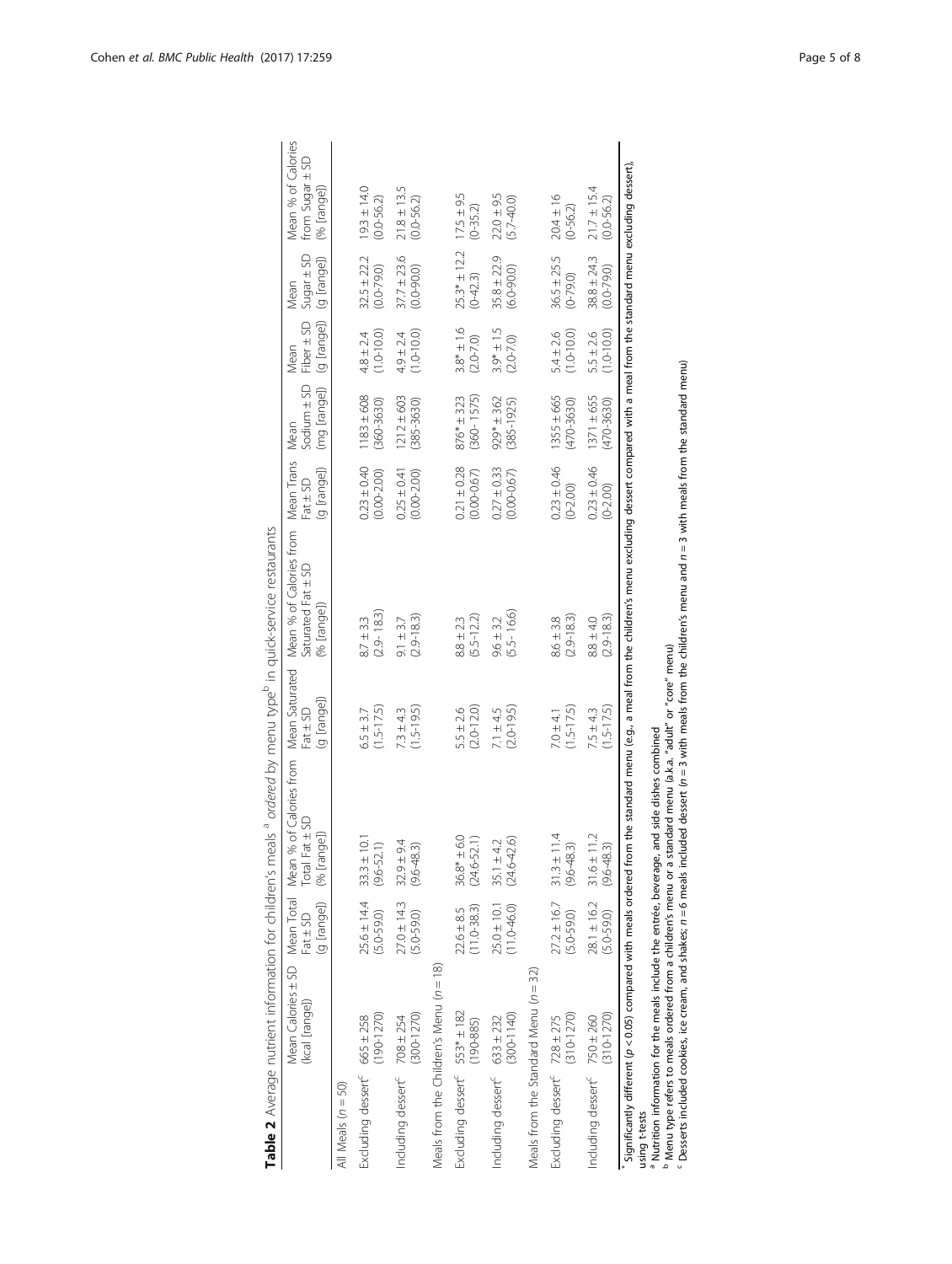<span id="page-7-0"></span>

|                                              | Mean Calories ± SD<br>(kcal [range])                                                                                                                                                                          | Mean Total<br>$Part \pm 5D$                       | Mean % of Calories<br>from Total Fat ± SD | Mean Saturated<br>Fat ± SD      | Mean % of Calories from<br>Saturated Fat ± SD                                                                                                                                                                  | Mean Trans<br>$Part \pm SD$        | $S$ odium $\pm$ SD<br>Mean       | Mean Fiber<br>$-50$             | Mean Sugar<br>$-50$                | Mean % of Calories<br>from Sugar ± SD |
|----------------------------------------------|---------------------------------------------------------------------------------------------------------------------------------------------------------------------------------------------------------------|---------------------------------------------------|-------------------------------------------|---------------------------------|----------------------------------------------------------------------------------------------------------------------------------------------------------------------------------------------------------------|------------------------------------|----------------------------------|---------------------------------|------------------------------------|---------------------------------------|
|                                              |                                                                                                                                                                                                               | (q [range])                                       | (% [range])                               | (g [range])                     | (% [range])                                                                                                                                                                                                    | (g [range])                        | (mg [range])                     | (g [range])                     | (g [range])                        | (% [range])                           |
| All Meals $(n = 50)$                         |                                                                                                                                                                                                               |                                                   |                                           |                                 |                                                                                                                                                                                                                |                                    |                                  |                                 |                                    |                                       |
| Excluding dessert <sup>c</sup> 486 ± 197     | $(152 - 1044)$                                                                                                                                                                                                | $19.1 \pm 11.5$<br>$(5.0 - 51.0)$                 | $33.9 + 9.86$<br>52.1)<br>$9.6 -$         | $(1.5 - 16.1)$<br>$5.0 \pm 3.0$ | $(2.9 - 16.2)$<br>$9.2 \pm 3.3$                                                                                                                                                                                | $0.19 \pm 0.36$<br>$(0.00 - 2.00)$ | $(273 - 2218)$<br>$935 \pm 462$  | $(0.7 - 8.0)$<br>$3.7 \pm 2.7$  | $18.8 \pm 13.0$<br>$(0.0 - 50.0)$  | $6.6 \pm 11.4$<br>$(0.0 - 42.6)$      |
| Including dessert <sup>c</sup> 519 ± 222     | $(152 - 1086)$                                                                                                                                                                                                | $20.2 \pm 12.0$<br>$(5.0 - 51.0)$                 | $33.6 \pm 9.2$<br>50.0)<br>9.6            | $(1.5 - 18.9)$<br>$5.7 \pm 3.8$ | $(2.9 - 16.2)$<br>$9.5 \pm 3.6$                                                                                                                                                                                | $0.20 \pm 0.37$<br>$(0.00 - 2.00)$ | $(273 - 2218)$<br>$957 \pm 471$  | $(0.7 - 8.0)$<br>$3.7 \pm 2.7$  | $22.7 \pm 17.7$<br>$(0.0 - 89.3)$  | $18.4 \pm 11.2$<br>$(0.0 - 42.6)$     |
|                                              | Meals from the Children's Menu ( $n = 18$ )                                                                                                                                                                   |                                                   |                                           |                                 |                                                                                                                                                                                                                |                                    |                                  |                                 |                                    |                                       |
| Excluding dessert <sup>c</sup> 414* ± 167    | $(152 - 757)$                                                                                                                                                                                                 | $6.8 \pm 6.9$<br>$(5.5 - 31.9)$                   | $(24.4 - 52.1)$<br>$37.0* \pm 6.1$        | $(1.6 - 10.3)$<br>$4.3 \pm 2.4$ | $(5.5 - 14.5)$<br>$9.2 \pm 2.6$                                                                                                                                                                                | $0.19 \pm 0.26$<br>$(0.00 - 0.67)$ | $684* \pm 347$<br>$(273 - 1483)$ | $2.8* \pm 1.5$<br>$(0.7 - 7.0)$ | $9.3 \pm 11.9$<br>$(0.0 - 39.0)$   | $18.0 \pm 9.6$<br>$(0.0 - 36.0)$      |
| Including dessert <sup>c</sup> $472 \pm 253$ | $(152 - 1086)$                                                                                                                                                                                                | $18.6 \pm 9.8$<br>$(5.5 - 43.7)$                  | $(24.4 - 43.3)$<br>$35.6 \pm 4.4$         | $(1.6 - 18.9)$<br>$5.5 \pm 4.3$ | $(5.5 - 15.6)$<br>$9.8 \pm 3.1$                                                                                                                                                                                | $0.23 \pm 0.31$<br>$(0.00 - 0.95)$ | $723* + 409$<br>$(273 - 1833)$   | $2.9* \pm 1.5$<br>$(0.7 - 7.0)$ | $26.9 \pm 22.6$<br>$(2.2 - 89.3)$  | $21.2 \pm 9.1$<br>$(5.7 - 36.0)$      |
|                                              | Meals from the Standard Menu ( $n = 32$ )                                                                                                                                                                     |                                                   |                                           |                                 |                                                                                                                                                                                                                |                                    |                                  |                                 |                                    |                                       |
| Excluding dessert <sup>c</sup> 527 ± 203     | $(224 - 1044)$                                                                                                                                                                                                | $20.4 \pm 13.3$<br>$(5.0 - 51.0)$                 | $32.1 \pm 11.2$<br>(9.6-50.0)             | $(1.5 - 16.1)$<br>$5.5 \pm 3.3$ | $(2.9 - 16.2)$<br>$9.1 \pm 3.6$                                                                                                                                                                                | $0.19 \pm 0.41$<br>$(0.00 - 2.00)$ | $1076 \pm 463$<br>$(288 - 2218)$ | $4.2 \pm 2.2$<br>$(0.9 - 8.0)$  | $18.6 \pm 13.7$<br>$(0.00 - 50.0)$ | $15.9 \pm 12.3$<br>$(0.00 - 42.6)$    |
| Including dessert <sup>c</sup> 545 ± 202     | $(282 - 1044)$                                                                                                                                                                                                | $21.1 \pm 13.1$ $32.5 \pm 10.9$<br>$(5.0 - 51.0)$ | $(9.6 - 50.0)$                            | $(1.5 - 16.1)$<br>$5.9 \pm 3.5$ | $(2.9 - 16.2)$<br>$9.4 \pm 3.9$                                                                                                                                                                                | $0.19 \pm 0.41$<br>$(0.00 - 2.00)$ | $1075 \pm 462$<br>$(288 - 2218)$ | $4.2 \pm 2.2$<br>$(0.9 - 8.0)$  | $20.3 \pm 14.2$<br>$(0.00 - 52.7)$ | $16.8 \pm 12.1$<br>$(0.00 - 42.6)$    |
| using t-tests                                | b Menu type refers to meals ordered from a children's menu or a standard menu (a.k.a. "adult" or "core" menu)<br>a Nutrition information for the meals include the entrée, beverage, and side dishes combined |                                                   |                                           |                                 | Significantly different (p < 0.05) compared with meals ordered from the standard menu (e.g., a meal from the children's menu excluding dessert compared with a meal from the standard menu excluding dessert). |                                    |                                  |                                 |                                    |                                       |

Table 3 Average nutrient information for children's meals <sup>a</sup> consumed by menu type<sup>b</sup> in quick-service restaurants Table 3 Average nutrient information for children's meals <sup>a</sup> consumed by menu type<sup>b</sup> in quick-service restaurants

 $^{\circ}$  Desserts included cookies, ice cream, and shakes;  $n = 6$  meals included dessert ( $n = 3$  with meals from the children's menu and  $n = 3$  with meals from the standard menu)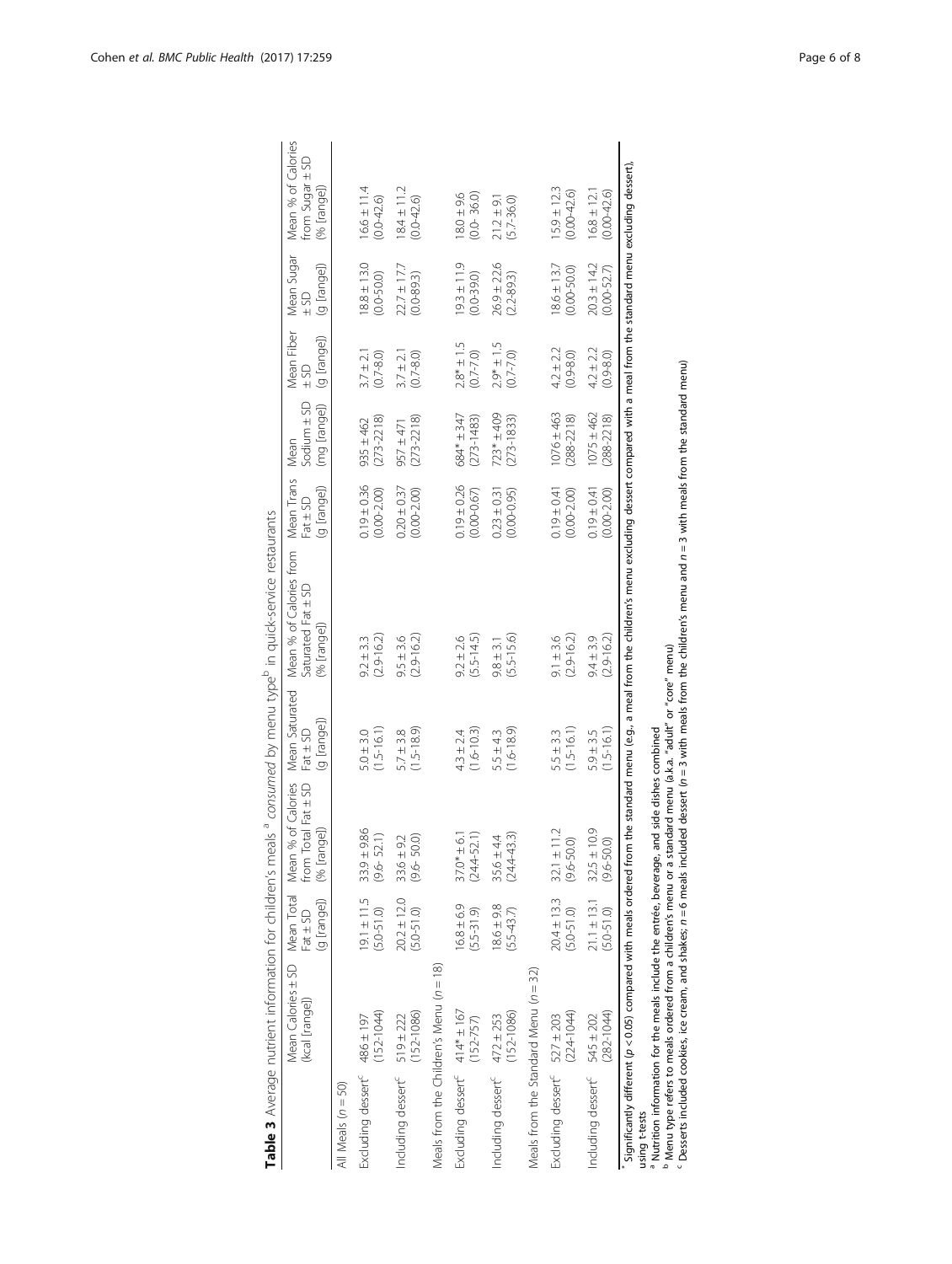<span id="page-8-0"></span>Table 4 Measured versus stated energy content among a subsample of foods<sup>a</sup> from quick-service restaurants (QSRs) assessed using bomb calorimetry

|               | Sample<br>size | Stated<br>Energy<br>$Mean + SD$<br>(kcal/portion) | Measured<br>Energy<br>$Mean + SD$<br>(kcal/portion) | Energy Difference<br>Mean $\mathrm{^b}$ $\pm$ SD<br>$(\%^c \pm SD)$<br>[kcal/portion] |
|---------------|----------------|---------------------------------------------------|-----------------------------------------------------|---------------------------------------------------------------------------------------|
| Overall       | 17             | $409 + 196$                                       | $382 + 162$                                         | $-27 + 59$<br>$(8.7 \pm 3.3)$                                                         |
| OSR Chain 1   | -9             | $438 + 100$                                       | $389 + 73$                                          | $-49* + 41$<br>$(10.9 \pm 2.6)$                                                       |
| OSR Chain 2 8 |                | $374 \pm 232$                                     | $376 + 271$                                         | $2 \pm 68$<br>$(6.1 \pm 1.9)$                                                         |

\*Stated Energy and Measured Energy are significantly different ( $p < 0.05$ ) using paired t-tests

 $^a$  Based on the pre-consumption food samples  $^b$  Calculated as Measured – Stated Energy

 $\epsilon$  Calculated as the absolute percent difference in calories between the Stated Energy and Measured Energy

Compared with the standard menu, meals ordered from the children's menu had significantly fewer calories, and less sodium, sugar, and fiber; children also consumed significantly fewer calories and less sodium and fiber with children's menu meals. Calorie differences were seen only when desserts were excluded. Almost a quarter of the children consumed over 600 calories (range = 151-1086 kcal).

The primary challenge for collecting plate waste data was recruitment of QSRs. Additionally, collecting plate waste in mall food courts was more efficient than in individual QSRs due to greater numbers of eligible participants consuming foods on site and the ability to simultaneously recruit participants at different QSRs.

Children consumed on average 519 calories in QSRs. A previous study examining self-reported data from NHANES estimated that children consumed on average 576 kcal in QSRs [\[4](#page-9-0)]. The roughly 60 calories difference may be due to greater caloric content of the meals consumed in QSRs not included in this pilot study, errors from estimating consumption in QSRs using 24-hour recalls, or from the larger, nationally representative nature of that study's participants. The present study also found that children consumed over 950 mg of sodium on average, roughly 40% of the recommended limit of 2,300 mg/day [\[15\]](#page-9-0). Additionally, children consumed 23 g of sugar on average, which is near the daily limit of 25 g/day of added sugar recommended by the American Heart Association (and nearly half of the recommended 50 g/day limit in the current Dietary Guidelines for Americans) [[16, 17](#page-9-0)].

Overall there were no significant differences between the stated and measured energy contents of the foods examined. There was some variability in the accuracy of the stated energy contents of individual sampled foods, but only two (12%) of the tested foods contained a

difference greater than 100 kcal/portion between the measured and stated energy contents. This suggests that it is reasonable to rely on stated calorie information when conducting plate waste studies given the high degree of standardization in QSRs. These findings are in line with a previous study examining a broad sample of standard menu QSR foods [\[11\]](#page-9-0).

#### Limitations

Because this was a pilot and feasibility study, only two QSR chains (in four locations) were examined. Additionally, QSR foods taken home for consumption were not assessed. However, previous research has found no significant differences in consumption of QSR foods in restaurants compared with at home [[4\]](#page-9-0). While the participating QSRs were located in socio-economically diverse locations, participating parents were on average more highly educated than the general population. Future studies should examine differences in QSR food selection and consumption by participant socioeconomic status. It is also possible that participation in this study influenced consumption. However, because research assistants discussed the study only with the parents and did not directly state that consumption would be assessed, this likely reduced any influence on the child's consumption. Another limitation was the small number of foods analyzed using bomb calorimetry. Future studies should examine additional foods from children's menus to confirm these results. An important strength of this study was the use of plate waste methodology, rather than self-report, to determine consumption. Additionally, this pilot study demonstrated that plate waste assessment in QSRs is feasible; future, larger studies should consider using this method to examine the role that restaurants play in children's diets and examine the potential contribution these settings could make to reducing overconsumption and obesity in children.

#### Conclusions

To our knowledge, this is the first study to examine children's meal consumption in QSRs using plate waste methodology. While conducting research in QSRs is challenging, this study found that measured plate waste is a feasible method for assessing children's consumption in QSRs and that stated nutrition information was reliable. This study also found that ordering from the children's menu was associated with orders and consumption that were significantly lower in calories, sodium, and sugar, compared with orders from the standard (adult) menu, if desserts were not added to the order. Public health efforts should focus on encouraging ordering from the children's menu among QSR patrons and infrequent dessert selections to limit overconsumption.